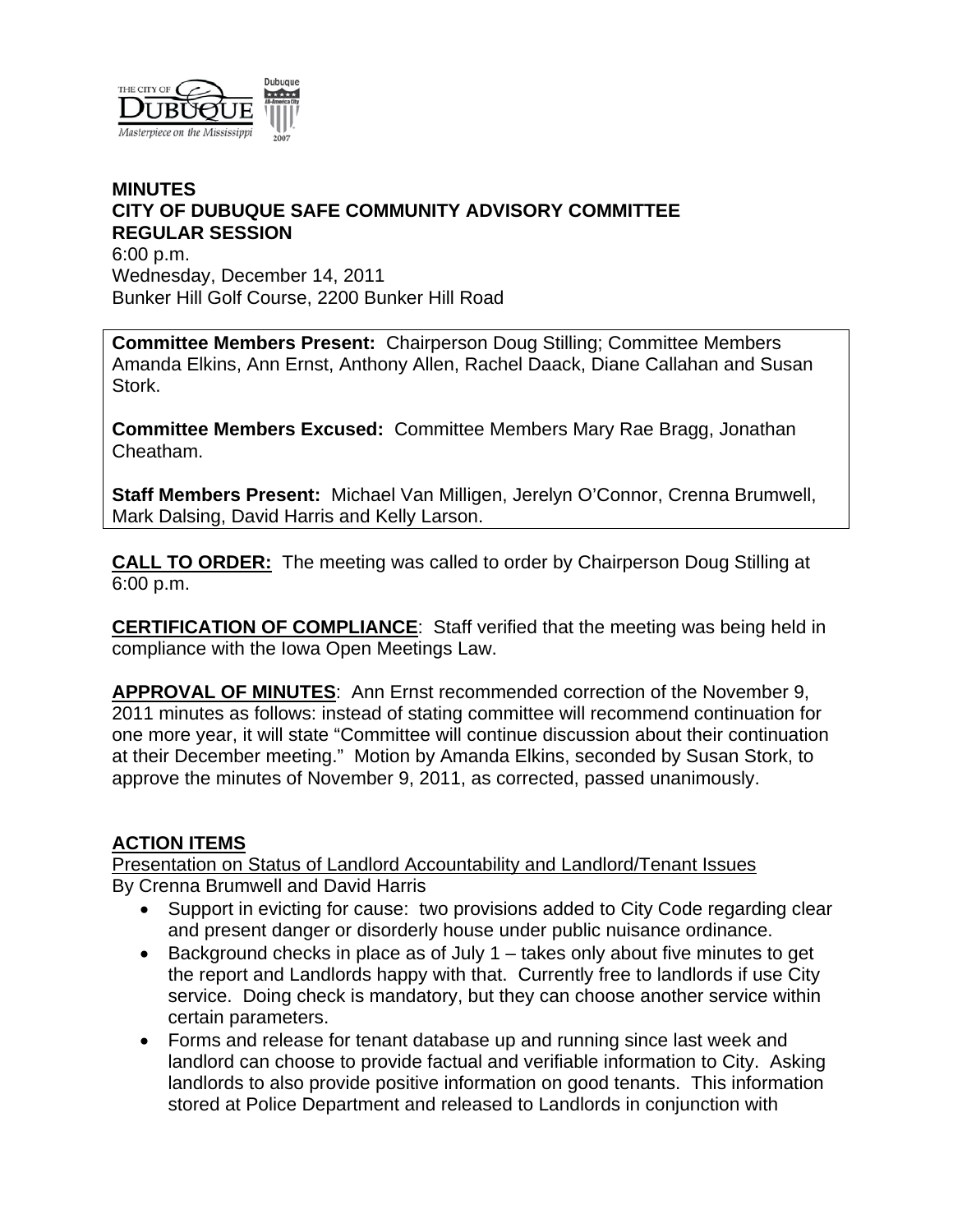background checks. If tenants want to view background check, they can-cannot get copy. Tenants also permitted to dispute what is in tenant database.

Crime free multihousing, also mandatory, now being offered to all Landlords. Should be completed within three years. Training has been expanded and updated. Also, over lunch, various agencies/resources for Landlords and their tenants available. Some legal research is being done by Crenna regarding the requirement to publish information on Landlords with code violations.

David Harris provided written summary of Housing Department progress on recommendations. We now have assisted living options for Section 8 recipients, which was not available in Dubuque before.

Rachel Daack asked how worried we are about displacement of individuals who, for example, cannot get a Section 8 voucher or who have a criminal history of any sort – whether any concern about that.

Crenna Brumwell explained City teaches Landlords how to create reasonable policies on criminal checks and clarified Landlords get to choose what the policy will be for their properties and how it is applied. City does not dictate the policy for any Landlord.

Regarding homelessness, David Harris indicated there are two programs that exist through Project Concern. Rachel Daack indicated there are more children homeless this year in the schools according to information she has received.

## Status of Section 8 HUD Audit

Nothing has been received on the HUD audit.

## Telegraph Herald "I'm a DBQer" Series

- Doug Stillings met with team from Telegraph Herald and they provided concepts. Ultimately, what it comes down to is where the funding will come from. Telegraph Herald has agreed to one-to-one match for each ad purchased. Onethird of a page is \$1,320 and that is needed to run one, so need approximately \$8,000 to run six paid ads matched by six free from Telegraph Herald. Doug asked for funding ideas.
- Suggestions Included: Mike Van Milligen suggested writing letter to Greater Dubuque Development Corporation, Dubuque Area Chamber of Commerce, Community Foundation of Greater Dubuque and the City of Dubuque seeking funds. Susan Stork suggested adding Women's Giving Circle. Amanda Elkins indicated could ask businesses to sponsor, but keep that on back burner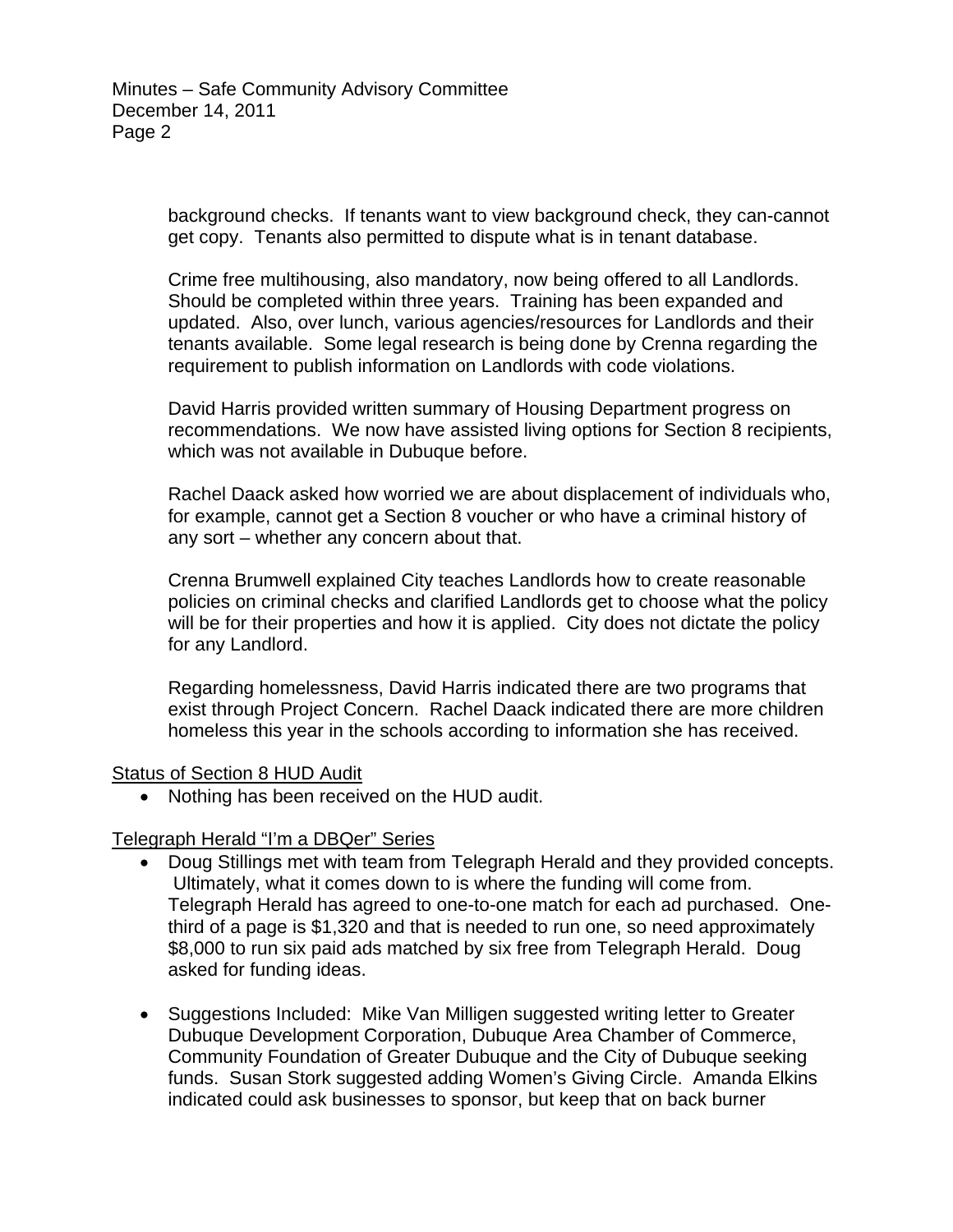because of negative fallout on businesses in the past for getting involved in diversity issues.

Discussion of Presentation to City Council

- Rachel Daack and Doug Stillings developed draft report to City Council and it had to be turned in this week, but there is still time to amend or withdraw it. Opened for discussion. Mike indicated Barry drafted an ordinance to continue for another year with current people being reappointed.
- Ann Ernst expressed concern about time and expense to City with staff member presence. Also City has taken the recommendations in hand and is moving forward. She suggested committee be clear on goals and expectations for selves for another year. Discussion followed, noting that some recommendations have not been enacted yet, so continuation makes sense and the issues continue to be sensitive in the community.
- Susan Storck suggested amendments to the draft include adding details of number of meetings and specific locations where held; also add each place a member spoke. Second, specify degree to which crime rate has decreased. Mark Dalsing will update the crime rate summary sheet with statistics to attach.
- Examples of speaking engagements by members: Lions, Sertoma, Point Neighborhood, Rotary Club.
- Draft should also include an attachment of the two-sided sheet with list of recommendations and sheet from Mark Dalsing on crime statistics.
- City staff will make changes requested.
- Amanda Elkins moved to present the draft and attachments, as amended by staff, to City Council at the December 19, 2011 meeting. Anthony Allen seconded. All in favor.

Review Point-by-Point the Recommendations from the Task Force and Vote If Appropriate Action Has Been Taken

 Ann Ernst deferred her point-by-point discussion to a future meeting, if there is one.

Formal Vote if Committee Should Request Continuation for Another Year

 This agenda item was resolved by approval of the report discussed above, in which this recommendation is explicitly made